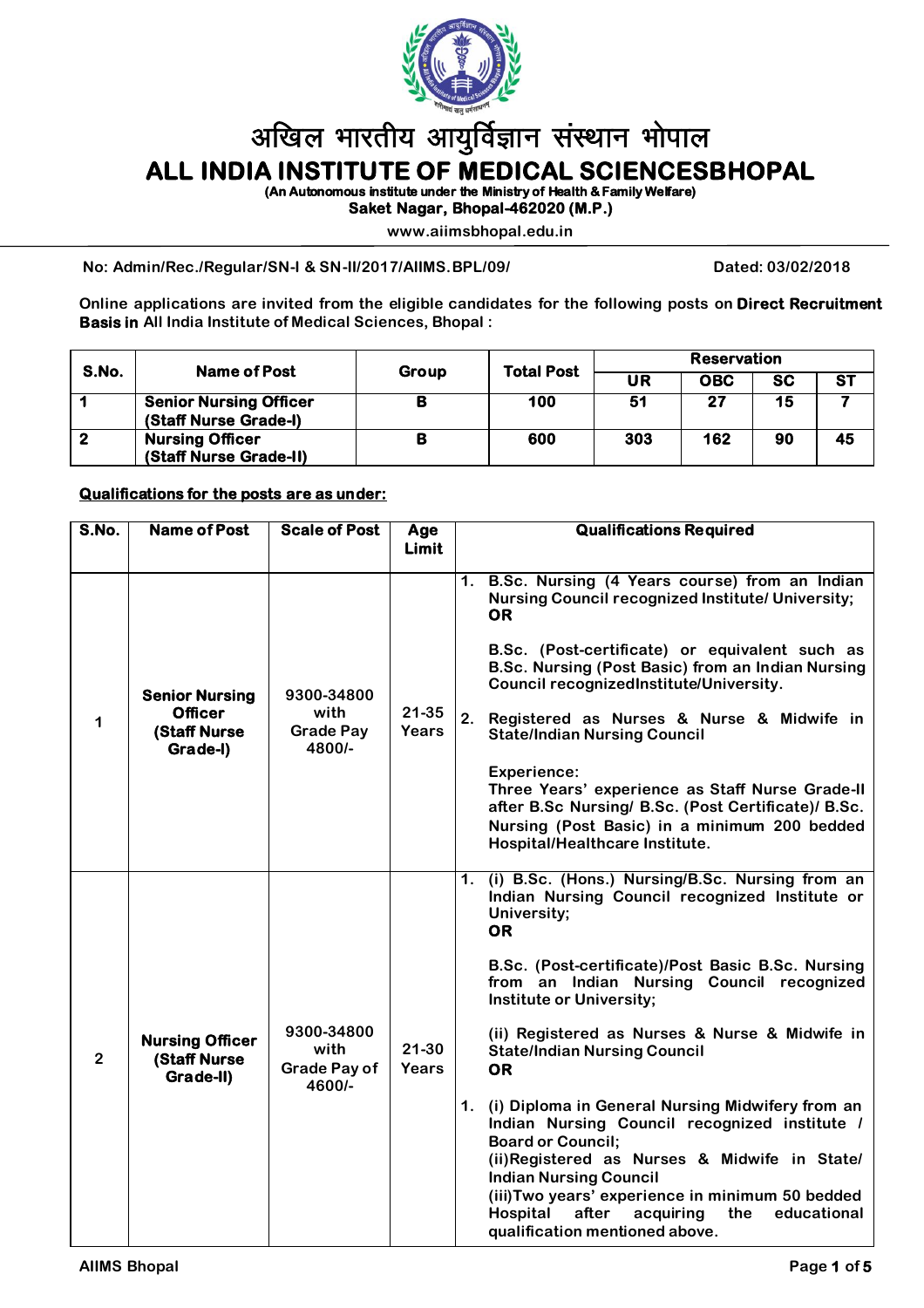#### **Notes:-**

- **I. The above vacancies are provisional and subject to variation. The Director, AIIMS, Bhopal reserves the right to increase/vary the vacancies.**
- **II. Reservation will be as per guidelines issued by MOHFW based on the Government of India Policy.**
- **III. The cut-off date to determine the maximum age limit, essential qualifications & experience will be the last date of submission of online application.**
- **IV. The period of experience wherever prescribed shall be counted after obtaining the prescribed essential qualifications.**

#### **GENERAL CONDITIONS**

- **1. All the posts carry usual allowances as admissible to Central Government employees of similar status at AIIMS, Bhopal, and the Pay Band and GP are under process for revision as per the recommendations of the Seventh Pay Commission of Government of India.**
- **2. Application Process: -The aspiring applicants satisfying the eligibility criteria in all respect can submit theirapplication through ON-LINE mode only. The On-line registration of application shall be made available on AIIMS, Bhopal official website i.e. http://www.aiimsbhopal.edu.inon 05/02/2018 (03:00 PM)The link for submission of online applications in respect ofabove said posts along with other relevant information will be activated from 05/02/2018(Monday-03:00 PM)The last date of online submission of applications will be 06/03/2018 (Tuesday-midnight)The candidature of such applicants who fails to complete the online application submission by thestipulated date and time, the same will be treated as incomplete application and no correspondence in this regard will be entertained.**

**It is mandatory that the applicants shall send the duly filled and signed hardcopy of the submitted online application form along with self-attested photocopies of their proof of date of birth, eligibility qualification mark sheets, degrees, experience certificates and other relevant testimonials by speed post/registered post only on or before 05:00 PM of 20/03/2018 (Tuesday) to the following address:**

# **The Administrative Officer All India Institute of Medical Sciences (AIIMS) Administrative Block, 1st Floor of Medical College Building, Saket Nagar, Bhopal-462020 (M.P.)**

**The envelope containing the hardcopy of application form must be superscribed as 'Application for Direct Recruitment Group 'B' post of ...........................'** 

## **3. For filling up of Online application, candidates must have the following pre-requisites ready :**

- **(i) Valid e-mail ID.**
- **(ii) Scanned Passport size photograph of candidate (in JPG format).**
- **(iii) Scanned Signature of the candidate (in JPG format).**
- **(iv) Online payment details of the required Application Fee.**
- **(v) Any other details, as per the advertisement.**

#### **Guidelines for Scanning the Photographs &Signature:**

**Before applying online, a candidate will be required to have a scanned (digital) image of his/her Photograph and Signature as per the specifications given below:**

## **(i) Photograph Image :**

- **Photograph must be a recent passport size colour picture.**
- **The picture should be in colour, against a light-coloured preferably white background.**
- **Caps, hats and dark glasses are not acceptable. Religious headwear is allowed but it must not cover your face.**
- **Dimensions 200x230 pixels (preferred).**
- **Size of file should be between 20 KB -100 KB.**
- **Ensure that the size of the scanned image is not more than 100 KB.**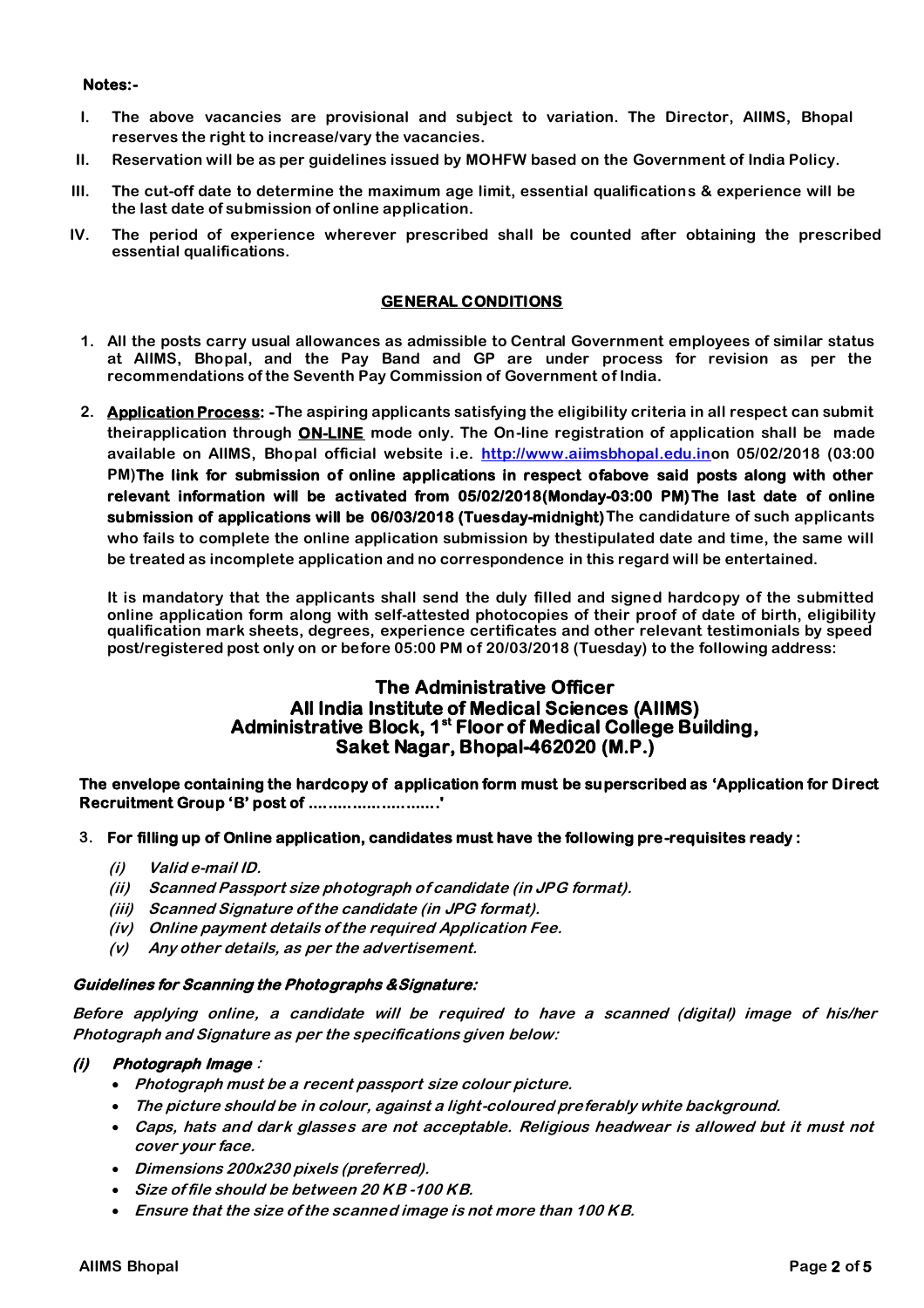# **(ii) Signature Image :**

- **The applicant has to sign on white paper with Black ink pen.**
- **The signature must be signed only by the applicant and not by any other person.**
- **The signature will be used to put on the Hall Ticket and wherever necessary.**
- **If the Applicant's signature on the answer script, at the time of examination, does not match the signature on the Hall Ticket, the applicant will be disqualified.**
- **Dimensions 140 x 60 pixels (preferred).**
- **Size of file should be between 10 KB -50 KB.**
- **Ensure that the size of the scanned image is not more than 50 KB.**
- **4. The candidate must ensure that their photo and signature should be clearly visible in preview at the time of filling of application in online mode. If photo/signature image is displayed small or not visible in preview on online application that means photo/signature is not as per the AIIMS, Bhopal prescribed format and in that case, your application will be rejected. So, candidates are advised to be careful while uploading their photo and signature. Both must be visible clearly on their Online Application Form.**
- **5. In case a candidate wishes to apply for more than one post, he/she is required to fill in the form separately through On-line mode only and separate application fees will be applicable.**
- **6. AGE RELAXATION: - Relaxation in age as shall be applicable, as per Government of India rules.**
- **7. Candidates applying under any of the reserved category posts, viz. SC/ST/OBC/PH will be considered subject of Caste /PH Certificate issued by the Appropriate/ Competent Authority on the prescribed format. Community should be clearly and legibly mentioned in the certificate. OBC candidate's eligibility will be based on the Caste(s) borne in the Central List of Government of India. OBC candidate(s) should not belong to Creamy Layer and their sub-caste should match with the entries in Central List of OBC, failing which their candidature(s) will not be considered under any of the applied reserved category post(s).** 
	- **Candidates applying under any of the reserved category viz. SC/ST/OBC will be considered subject to submission of caste certificate on a prescribed format issued by the Competent Authority along with the hard copy of application form. Community should be clearly mentioned in the certificate.**
	- **OBC candidate's eligibility will be based on Castes borne in the Central List of Govt. of India. OBC candidates should not belong to Creamy layer. Their sub-caste should match with the entries in Central List of OBC, failing which their candidature will not be considered under any of the applied reserved category and will be treated as UR.**
	- **Physical Disability Certificate should be issued from a duly constituted and authorized Medical Board.**
- **8. 4% of the total posts will be horizontally reserved for PwD Candidates as per Reservation Rules. The Reservation of PwD will be applicable for the post for which it is identified for. However, the quantum of reservation will be regulated, as per Govt. of India instructions.**
- **9. Disabled OL category of PwD candidates shall be suitable for both the posts.The definition of different categories of disabilities, for the purpose of age relaxation, will be same as per Govt. of India instructions.**
- **10. If a person with disability is entitled to age concession by virtue of being a Central Government employee, concession to him/her will be admissible either as a 'person with disability' or as a 'Central Government employee' whichever may be more beneficial to him/her.**
- **11. Only such persons would be eligible for reservation under PwD quota in service/posts who suffer from not less than 40% of physical disability as identified for that post as per Govt. of India instructions. Person who wants to avail the benefit of reservation would have to submit a Disability Certificate issued by a Competent Authority in prescribed format.**
- **12. There will be a computer based test (CBT) to select candidates for these posts.Theselection process is to be made as per the relevant Recruitment rules and Govt. of India instructions as applicable.**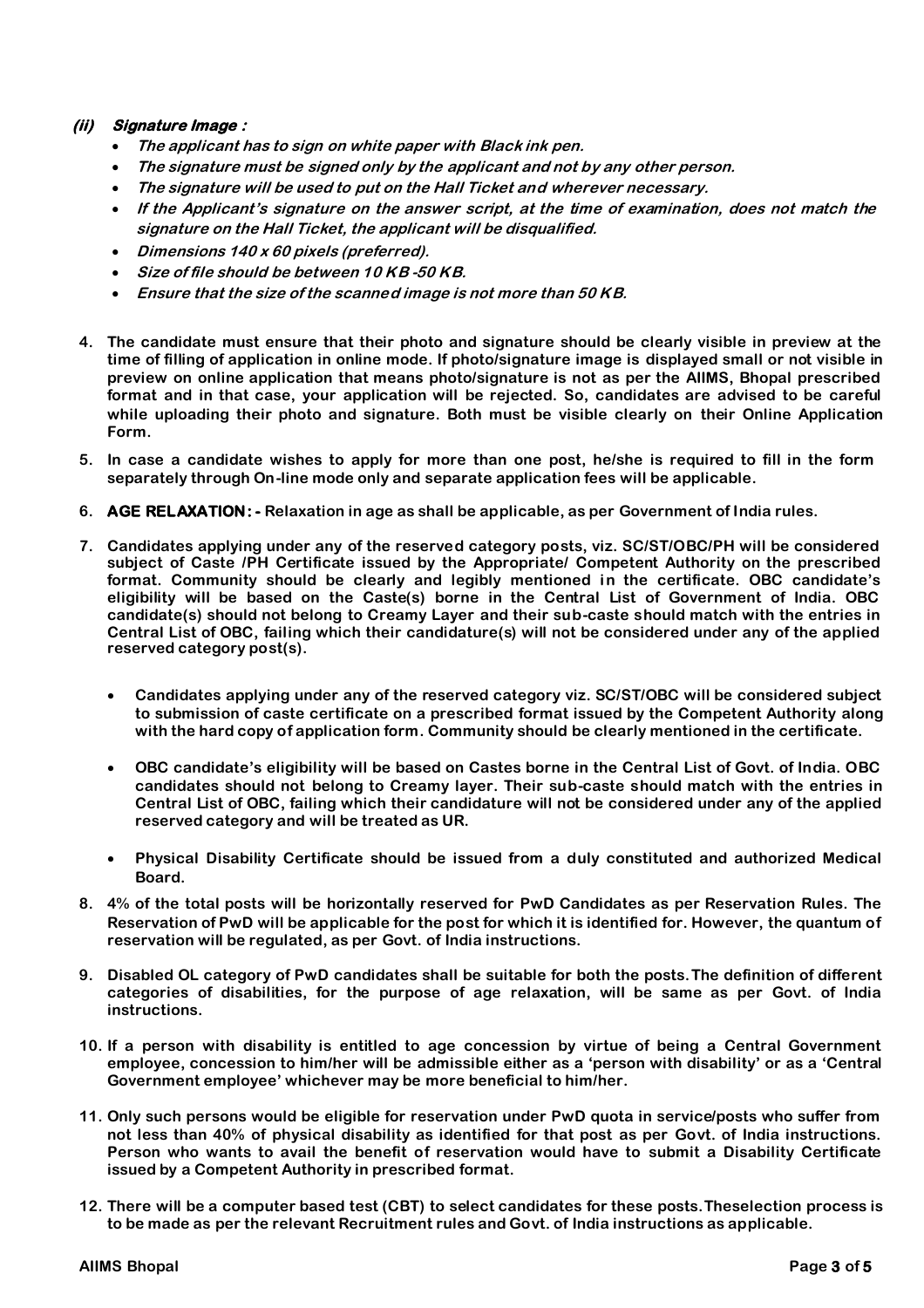- **13. A Skill Test or Proficiency Test may be conducted after CBT in respect of shortlisted candidates who secure a threshold mark in CBT**
- **14. Based on the declaration made by candidates in their online application,they will be provisionally declared eligible to appear for CBT. However, shortlisted candidates will be called for document verification based on their performance in CBT/Skill Test.If anyone found not meeting the prescribed qualification/experience and any other eligibility criteria as per the advertisement, his/her candidature will be treated as cancelled without giving them any further notice.**
- **15. There will be penalty for wrong answers marked in the CBT. For each correct answer candidate will get 1 mark whereas 1/4 mark will be deducted for incorrect/wrong answer. If a question is left blank, i.e. no answer is marked by the candidate, there will be no penalty for that question.**
- **16. TEST CENTRE:Test Centre of Computer Based Test(CBT: The Test Centre for Computer Based Test (CBT) will be preferable in Bhopal or any other place as decided by Director AIIMS Bhopal.However, in case substantial numbers of candidates apply for a post, then the candidates may be allotted a Centre as opted by them out of the Centre viz.BHOPAL, BHUBANESHWAR, CHENNAI, GUWAHATI, GWALIOR INDORE, JABALPUR, JODHPUR, KOLKATA, MOHALI AND PUNEand Candidates cannot claim as a matter of rights to be allotted a centre of their choice. The AIIMS, Bhopal is reserve the discretion to allot a testcentre.**
- **17. Scheme of examination, date of examination and Syllabus will be notified in due course in the website of AIIMS, Bhopal.**
- **18. APPLICATION FEES: Rs. 1,000/- (Rupees One Thousand Only).**
	- **a. The candidate should pay prescribed application fees through On-line mode only via payment gateway. Transaction/ Processing fee, if any, as applicable will be payable to the bank by the candidate.**
	- **b. Application fee once remitted shall not be refunded under any circumstances.**
	- **c. No fee shall be payable for SC/ST/PWD/Women Candidates.**
- **19. Applications without the prescribed fee or incomplete in any respect would not be considered and summarily be rejected.**
- **20. The applicants already in Government service shall have to produce No Objection Certificate from their present employer at the time of submission of hard copy of application. Therefore, while applying for the post, candidates have to take prior permission from their respective employer, in case of Government service.**
- **21. The decision of the Competent Authority of AIIMS Bhopal in all matters relating to eligibility, acceptance or rejection of the applications, penalty for false information, mode of selection ( CBT/Skill Test), conduct of examination(s), allotment of examination centres, selection and allotment of posts/organizations to selected candidates will be final and binding on the candidates and no enquiry / correspondence will be entertained in this regard.**
- **22. Canvassing of any kind will lead to disqualification of candidature.**
- **23. The prescribed qualification is minimum and merely possessing the same does not entitle any candidate for the selection.**
- **24. All the appointees including in-service candidates shall be governed by the New Pension Scheme (NPS) as per the provisions contained in the Ministry of Finance, Department of Economic Affairs (ECB & PR Division), Government of India Notification No. 5/7/2003 - ECB&PR dated 22.12.2003.**
- **25. All the appointees will have to conform to the rules of conduct and discipline as applicable to the Institute employees.**
- **26. The candidates should not have been convicted by any Court of Law.**
- **27. No TA/DA shall be paid to the candidates for attending the CBT/Skill Test etc.**

**28. In case any information given or declaration by the candidate is found to be false or if the candidate** 

**AIIMS Bhopal Page 4 of 5**